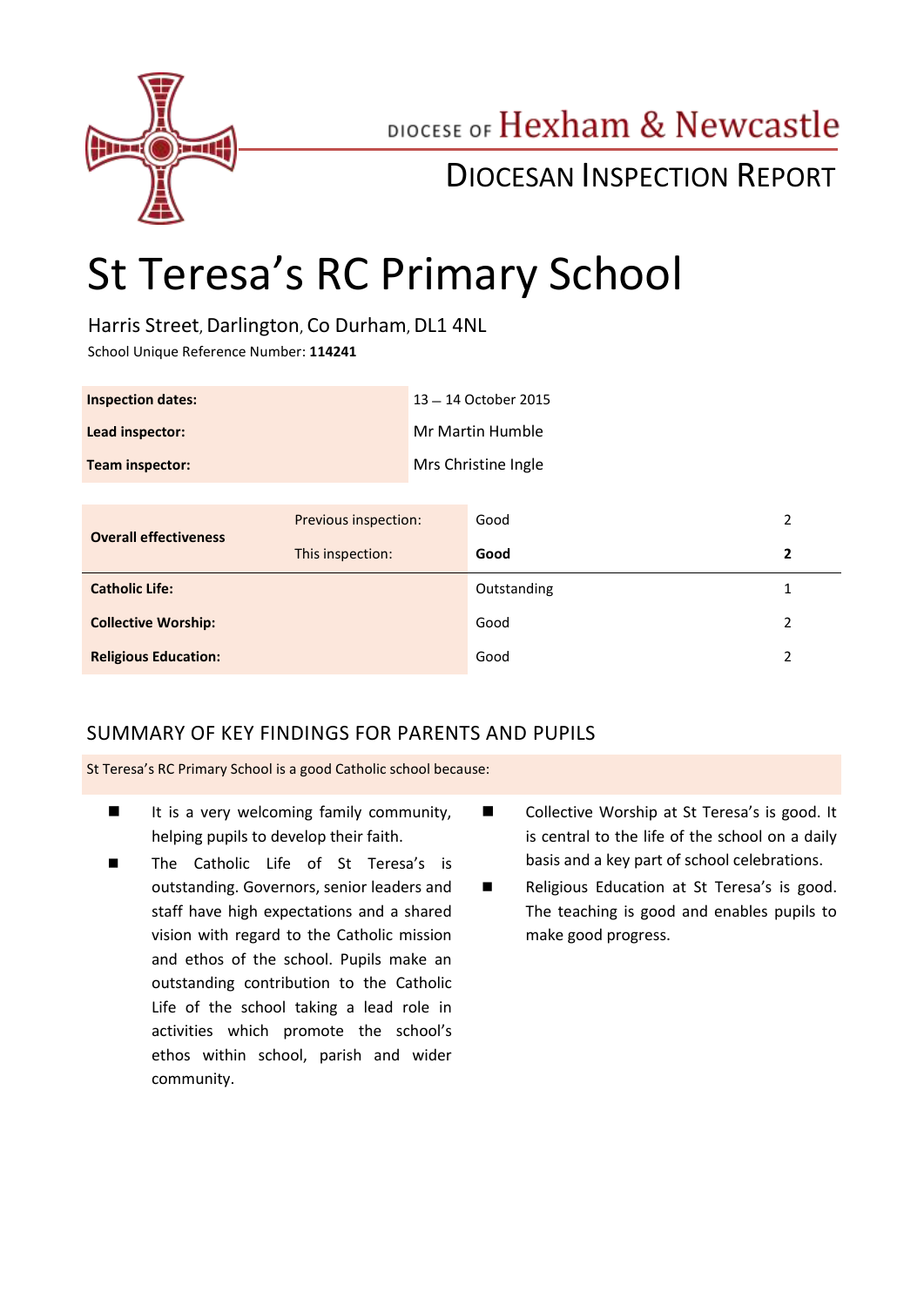#### **It is not yet outstanding because:**

■ Collective Worship planned by teachers from a ■ Religious Education writing in key stage two is set range of themes, limits opportunities for pupils to plan, prepare and lead worship. often very rigidly modelled and 'scaffolded' through teaching, slowing down independent working and thinking.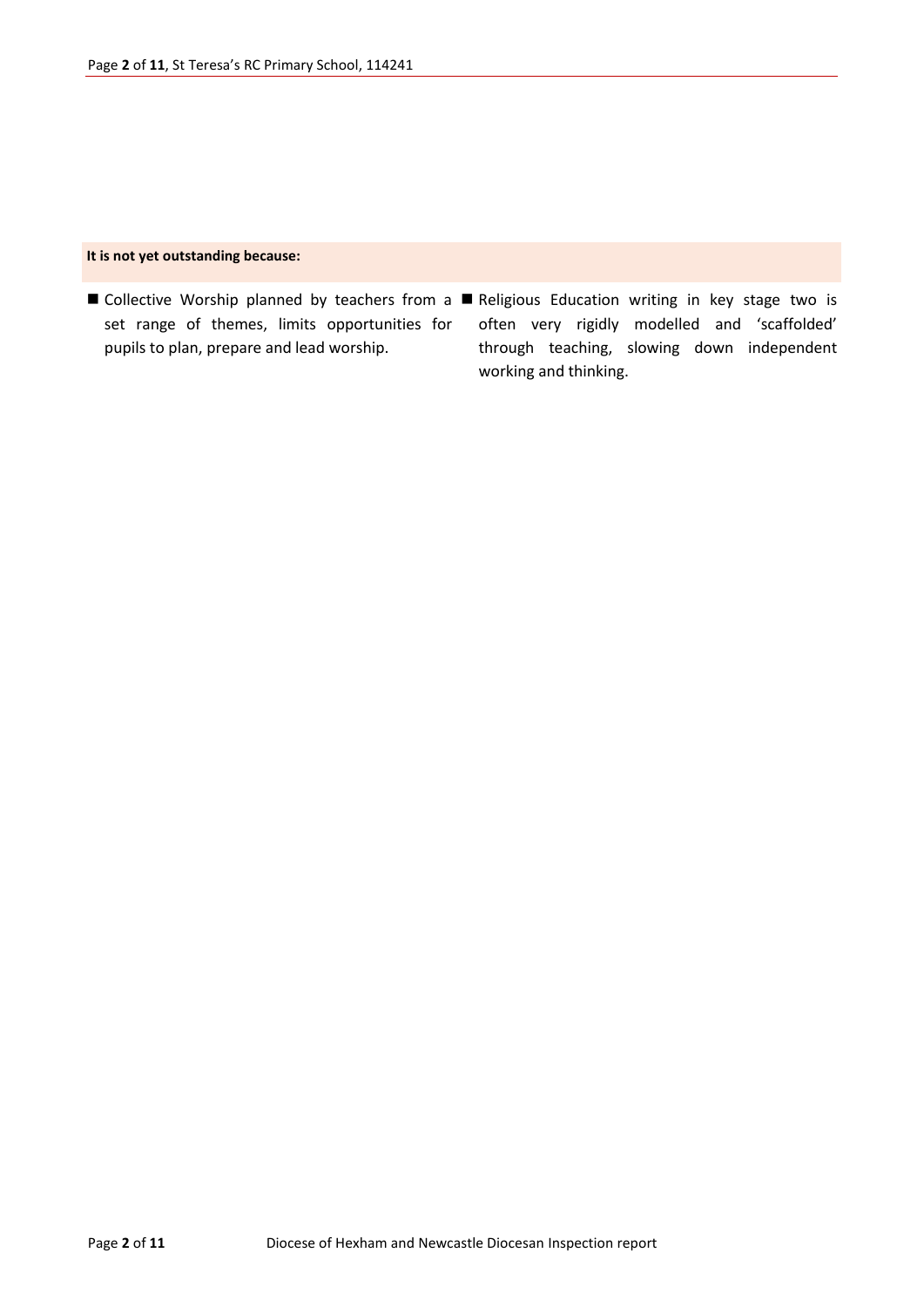# FULL REPORT

### INFORMATION ABOUT THE SCHOOL

- St Teresa's is a larger than average primary school serving the parishes of St Teresa and St William in Darlington.
- St Teresa's serves an area with higher than average levels of deprivation but has a lower than average number of children eligible for free school meals and pupil premium.
- The proportion of pupils with special educational needs/disabilities is average.
- St Teresa's is a diverse community with a higher than average number of children who have English as an additional language and a higher than average travelling community.

#### WHAT DOES THE SCHOOL NEED TO DO TO IMPROVE FURTHER?

- $\blacksquare$  The participation of pupils in Collective Worship by:
	- Developing age appropriate themes for pupils to plan, prepare and lead Collective Worship throughout the school.
- $\blacksquare$  The quality of pupils independent writing in Religious Education by:
	- Providing writing opportunities in Religious Education that allow independence in style, creativity and thought.
- The planning of learning experiences in Religious Education by:
	- Providing differentiated activities to challenge pupils, particularly the more able pupils.
- The written feedback to pupils in Religious Education by:
	- Ensuring a consistency of approach throughout school to focused feedback and ensuring that written comments focus on how to improve and enhance learning.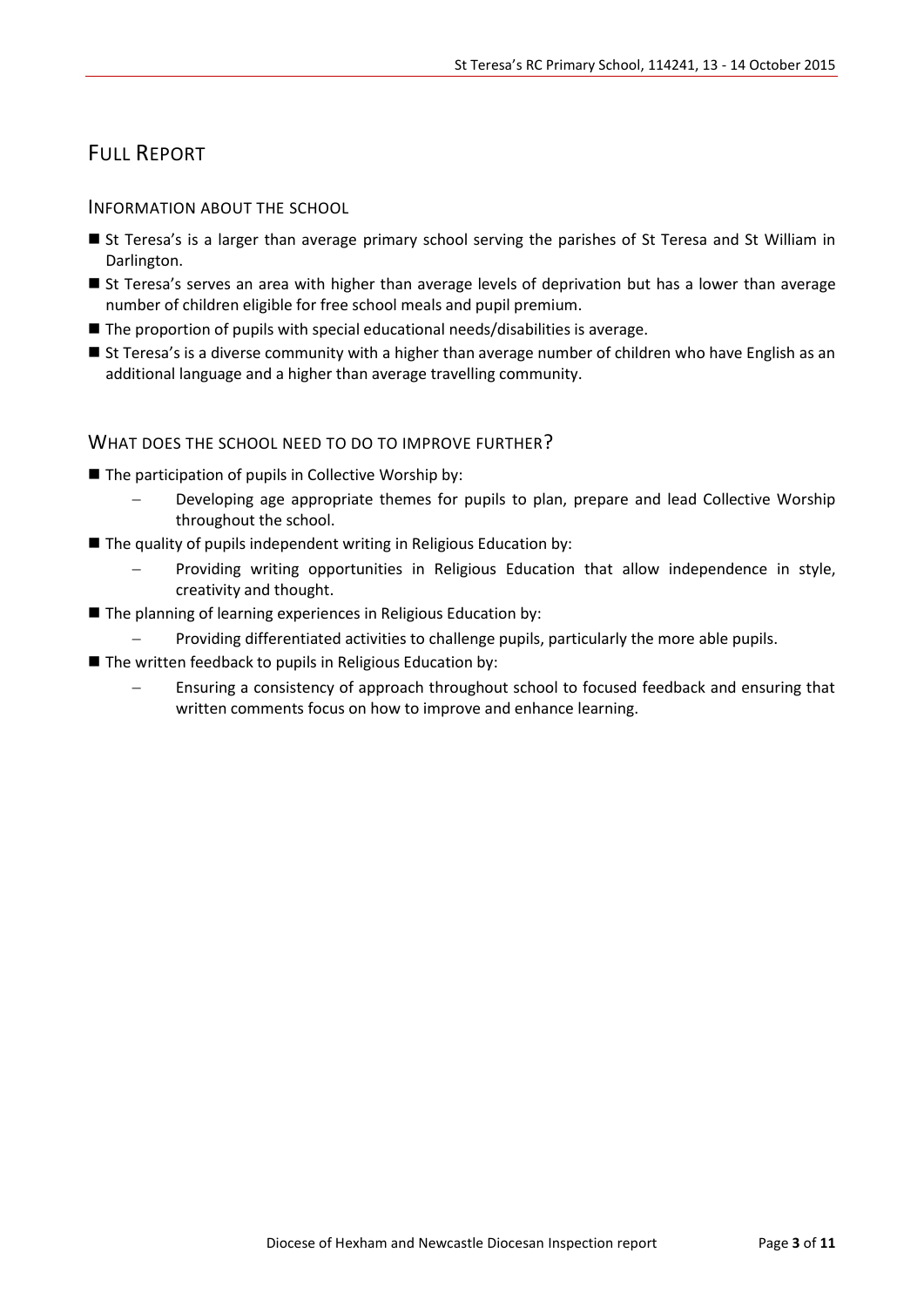# CATHOLIC LIFE

THE QUALITY OF THE CATHOLIC LIFE OF THE SCHOOL **1 1** 

- The extent to which pupils contribute to and benefit from the Catholic Life of the school.
- The quality of provision for the Catholic Life of the school.  $1 \t 1$
- How well leaders and managers promote, monitor and evaluate the provision for the Catholic Life of the school.

## The extent to which pupils contribute to and benefit from the Catholic Life of the sch **outstanding.**

- The mission statement is central to the life of the school and is understood and fully embraced by all pupils in their daily school life.
- Opportunities to participate in the evaluation of the Catholic Life of the school are provided through the school council, during Religious Education lessons and Mini Vinnies.
- Pupils have a deep sense of belonging to their 'school family' and they all strive to do their best to promote the strong ethos within their school family and in the wider community. They are well aware of the needs of others, both locally and globally, seeking to support others through awareness raising assemblies and fundraising activities.
- Pupils take full advantage of the opportunities provided by school for their personal support and development. Pupils are happy, confident and secure in their own stage of spiritual and emotional growth.
- Pupils are very proud of their religious identity, deeply valuing the Catholic tradition of their school and its strong links to the parish community. They are regularly involved with parish and diocesan celebrations, benefitting from staff involvement in school and parish activities.

#### **The quality of provision for the Catholic Life of the school is outstanding.**

- The provision for the Catholic Life of the school is a high priority which is reflected in the mission statement and in the way the mission of the school is 'lived out' by all in this family community. There is a very tangible sense of family and community in all aspects of school life which is evident in the quality of relationships that exist between all stakeholders.
- The school is a prayerful community which provides a stimulating environment to reflect the school's mission and its Catholic character.
- Pastoral care for pupils is outstanding as a result of the commitment of all stakeholders, and through having clear policies and structures in place. Pastoral programmes working alongside Personal, Social and Health Education (PSHE) and Relationship and Sex Education (RSE) refer to catholic teachings and principles. These programmes cater for the needs of all pupils with staff playing an active part in its delivery to ensure the best possible outcomes for pupils.
- An effective programme for RSE allows pupils to develop and foster understanding appropriate to their age.

| ool is |  |   |
|--------|--|---|
|        |  |   |
|        |  | 1 |
|        |  |   |

1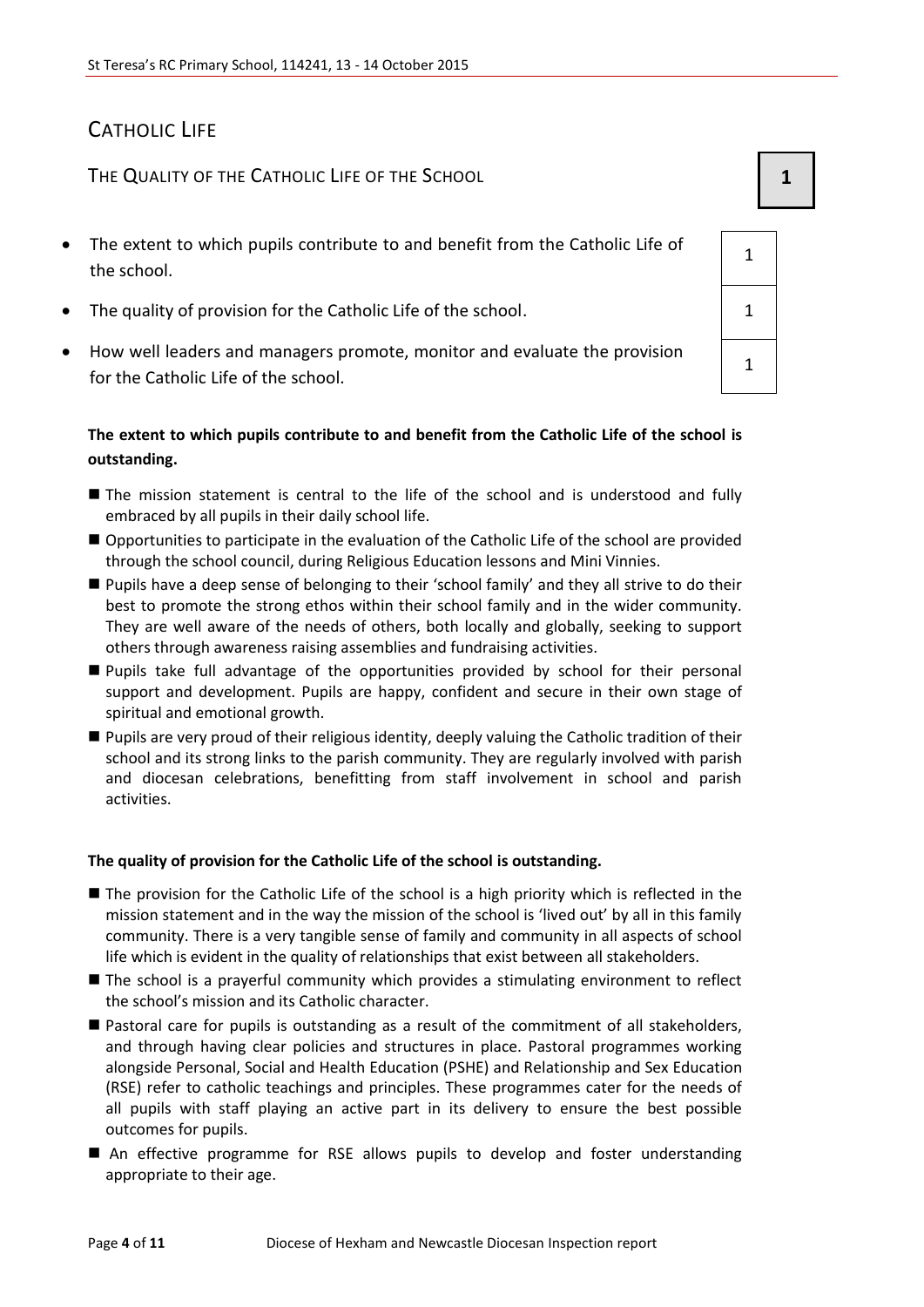- The school attends to the pastoral needs of staff to ensure the needs of all are understood and well catered for.
- The behaviour of pupils in and around school is exemplary. Where conflict arises parents are very satisfied that the school sets out to resolve issues in a way which embraces the importance of personal responsibility, the need for justice whilst also facilitating reconciliation.

#### **How well leaders and managers promote, monitor and evaluate the provision for the Catholic Life of the school is outstanding.**

- The school's leadership is committed to the Church's mission in education. The senior leaders in school embrace the task and provide inspiration within the school community.
- All leaders and managers, including the governing body, have high expectations for the promotion and continuing development of the Catholic Life of the school. Senior leaders share the responsibility for the development of the Catholic ethos very effectively.
- The school's self-evaluation is a reflection of planned monitoring, analysis and selfchallenge. The very effective work of the link governor for Religious Education embraces Catholic Life too.
- There is a clear focus on the Catholic Life of the school leading to well-targeted improvements utilising parishioners and parents to enhance the ethos of the school.
- **There is an outstanding understanding of the school's mission as staff and pupils share its** purpose and actively participate in developing and supporting it.
- The school engages very well with parents and carers to the great benefit of all its pupils and families. Parents have a very good understanding of the school's mission and are very supportive of it. The school gets very positive feedback via parental questionnaires and parent voice books.
- Governors make a significant contribution to the Catholic Life of the school and they are passionate about the school's mission and their participatory role in 'living out' the mission. Governors are actively involved in the evaluation of the Catholic Life of the school and provide challenge and support where necessary.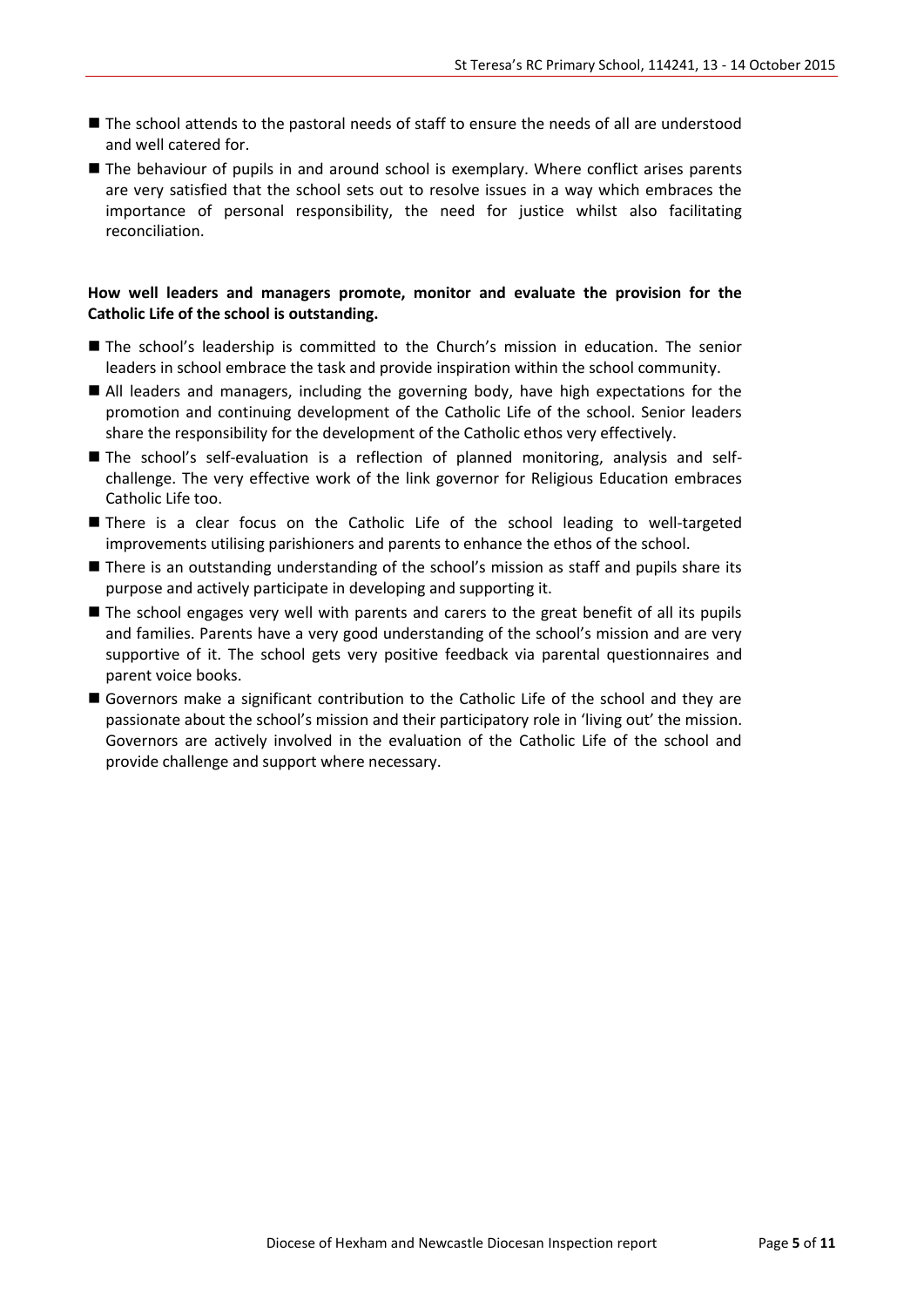# COLLECTIVE WORSHIP

# THE QUALITY OF COLLECTIVE WORSHIP **2 2**

- How well pupils respond to and participate in the school's Collective Worship.  $\vert$  2
- The quality of provision for Collective Worship. 2
- How well leaders and managers promote, monitor and evaluate the provision for Collective Worship.

#### **How well pupils respond to and participate in the school's Collective Worship is good.**

- Pupils' response to, and participation in, Collective Worship is good. The children understand the need for reverence and join in hymns and prayers with enthusiasm.
- **Pupils are able to prepare and lead worship following guidance. They know the elements** to include and are able to lead worship opportunities that are inclusive, appropriate and prayerful. They still rely heavily on structures and formats provided by adults and need to develop more independence and confidence in using their own ideas.
- Most pupils can confidently talk about the seasons in the Church year and special feast days. They know these themes can be used for Collective Worship opportunities.
- Pupils are knowledgeable about other faiths and understand that everyone's faith needs to be respected and valued during Collective Worship.
- Collective Worship opportunities make a good contribution to pupils' spiritual and moral development. Pupils are able to articulate clearly that stories they hear about Jesus show them how they need to live their life, how they should treat everyone they meet and how they need to do the little things well.
- Pupils talk about the special family feeling that Collective Worship experiences engender and state that they make them feel like they belong to the community of St Teresa's.

#### **The quality of provision for Collective Worship is good.**

- The quality of Collective Worship provided by the school is good. Prayer is central to the life of the school and important to everyone.
- Opportunities to take part in Collective Worship experiences are carefully planned for staff, pupils and parents. Staff try to ensure that Collective Worship opportunities include a variety of prayer styles and that pupils are engaged in them.
- **Pupils, parents and staff speak positively about the experiences offered.**
- Themes used for Collective Worship are linked to 'Statement to Live By' or weekly church readings. The themes could be widened to include everyday events and pupils' interests. The school needs to develop age appropriate themes for pupils to plan, prepare and lead Collective Worship throughout the school

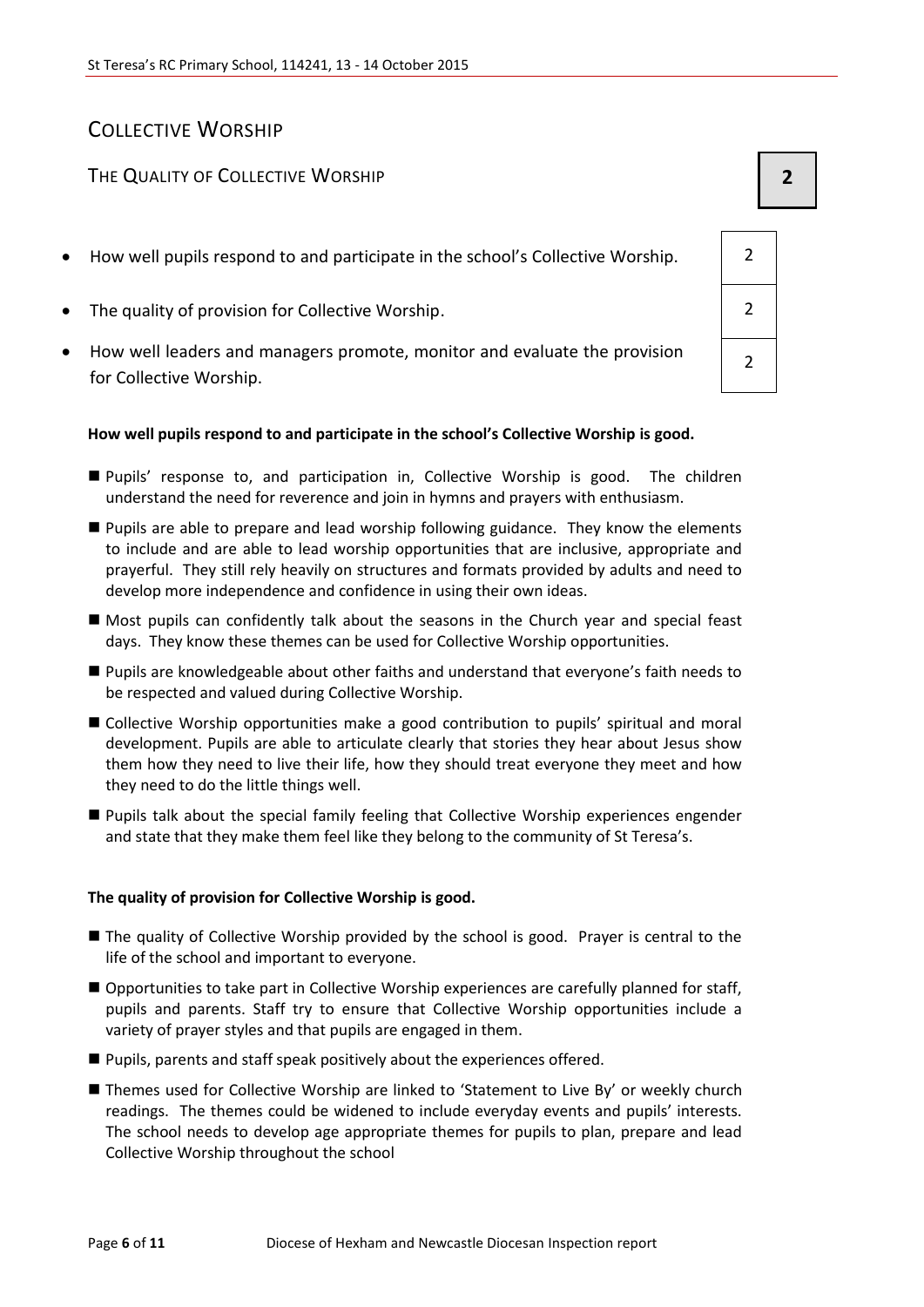- All school staff are skilled at helping the children prepare and lead Collective Worship. They have good knowledge of the church's customs, rites and heritage and use their knowledge to provide opportunities for the children to develop basic liturgies.
- The quality of Collective Worship is not consistent throughout school. Where pupils are fully involved in the planning, preparation and leading it is good but this was not evident in all year groups.

#### **How well leaders and managers promote, monitor and evaluate the provision for Collective Worship is good.**

- **Leaders and managers are good at promoting, and evaluating the provision for Collective** Worship in the school. They show deep understanding of the elements necessary for Collective Worship and plan experiences carefully for different school audiences.
- Monitoring systems are in place, leaders take their responsibility really seriously and regularly provide feedback on developmental ideas to all staff. Evidence of monitoring and evaluation is plentiful and shows leaders ensure that pupils and families are given opportunities to take part in different forms of Collective Worship.
- Collective Worship development is given high priority in the school improvement plan. Staff are keen to improve their skills by regularly reviewing practice and attendance at diocesan training.
- The leadership team are dedicated and enthusiastic about Collective Worship. They value its place as central to school life and are keen to continue to improve all aspects of their work in this area.
- Sacramental preparation follows diocesan guidelines and the school works closely with the parish to give pupils all the support they can.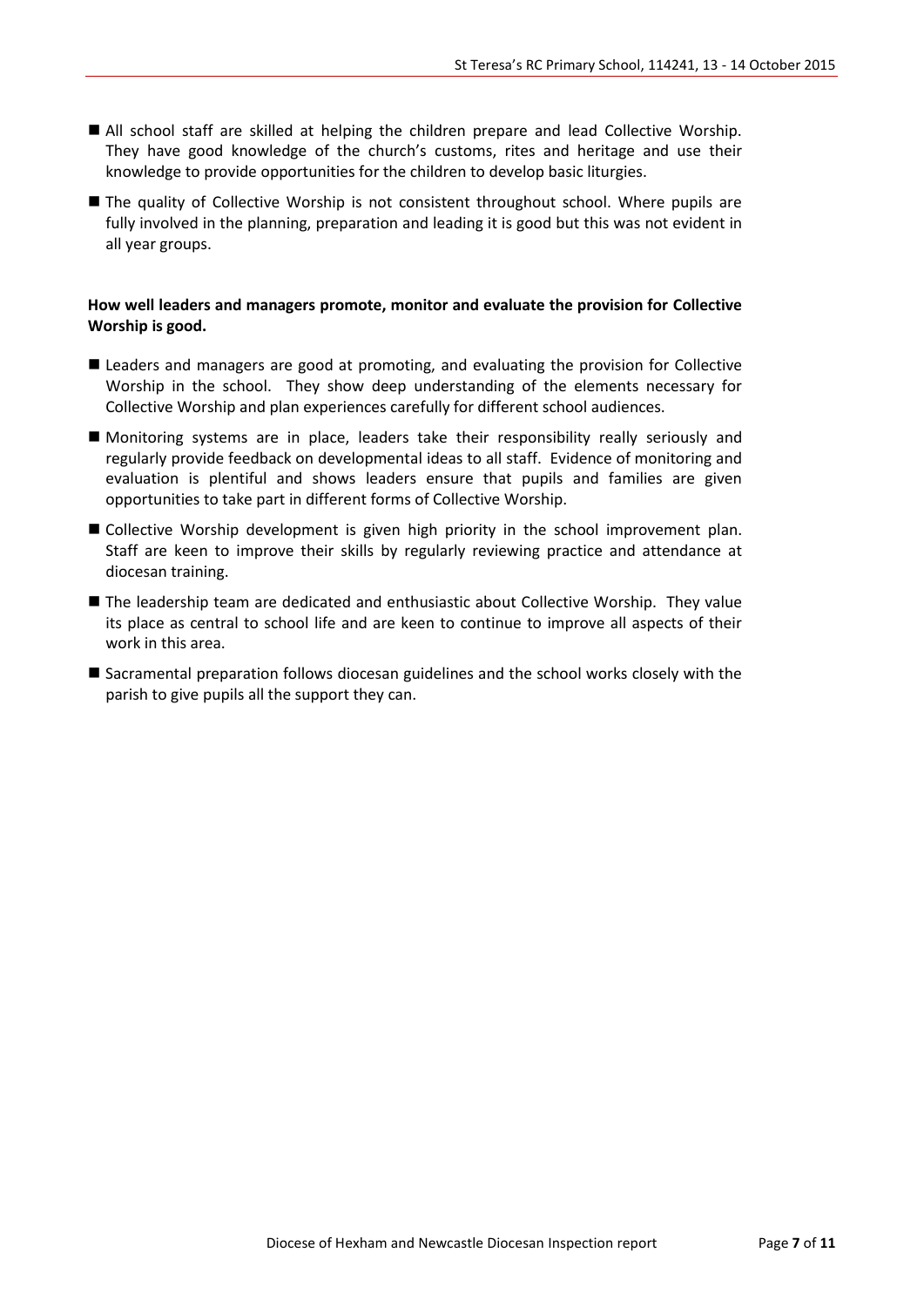# RELIGIOUS EDUCATION

# THE QUALITY OF RELIGIOUS EDUCATION **2**

- How well pupils achieve and enjoy their learning in Religious Education. 2
- The quality of teaching and assessment in Religious Education. 2
- How well leaders and managers promote, monitor and evaluate the provision for Religious Education.

#### **How well pupils achieve and enjoy their learning in Religious Education is good.**

- Pupils enjoy and understand the value of Religious Education demonstrating passion and commitment in their learning. Behaviour in lessons is good with the majority of pupils concentrating well and displaying very positive attitudes to their learning.
- Pupils make good progress across a range of skills and are developing well in their knowledge and understanding. They demonstrate good prior knowledge and are able to use this well in their new learning.
- Outcomes for pupils are good overall. From below average starting points in early years foundation stage pupils make good progress through key stage one. Good progress continues through key stage two. Pupils' books evidence a good standard of work.
- Inspection findings and evidence presented by the school shows no notable differences between groups of learners. Pupils identified as having special educational needs make good progress because of the quality of targeted support from skilled staff.
- Attainment is below diocesan averages at the end of key stage one but well above at the end of key stage two.

#### **The quality of teaching and assessment in Religious Education is good.**

- Teaching is mainly good. In the best lessons pupils are set tasks which are well matched to their learning needs and which successfully engage all pupils. However this is not consistent throughout the school.
- Teachers demonstrate high expectations of behaviour and engagement, as a result, pupils concentrate well.
- In some lessons activities are not always sufficiently matched to pupils' abilities to engage all groups of learners or to enable them to work independently. There is an over-reliance on the scaffolding of writing activities in upper key stage two.
- Relationships between staff and pupils are very positive and are a real strength of the school. Support staff are used effectively to reinforce learning and to support and extend pupils of different abilities.
- Assessments are regular and the school has developed a rigorous tracking system. The levelling of pupils' work is accurate. Teachers moderate work on a regular basis in line with the levels of attainment in Religious Education.

| $\overline{2}$ |  |
|----------------|--|
| $\overline{2}$ |  |
| $\overline{1}$ |  |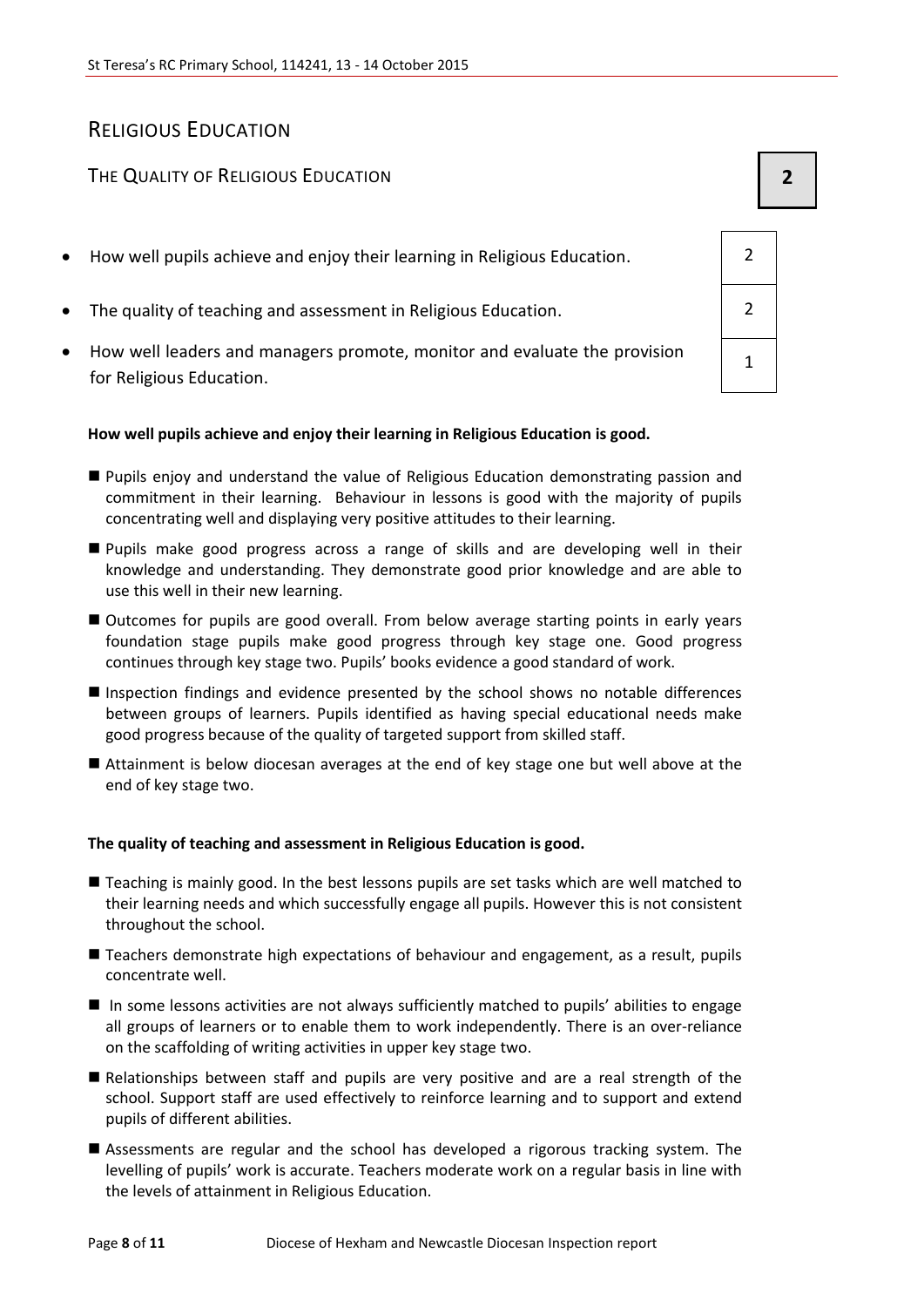- Teachers use diocesan plans and guidance to deliver well planned activities through a range of teaching strategies which help pupils to develop and extend their knowledge and foster curiosity and enthusiasm.
- Teachers make good use of time to maximise learning and develop a range of skills interpreting signs and symbols, asking significant questions and engaging with religious ideas.
- The standard of marking and feedback varies. There are some good examples of focused marking, however written comments by teachers on steps to improve learning are not used consistently throughout the school. Where they do exist, pupils require greater opportunities to respond to teacher comments in order to enhance learning.

#### **How well leaders and managers promote, monitor and evaluate the provision for Religious Education is good.**

- The headteacher demonstrates and shares a highly ambitious vision for the school and for what every pupil and teacher can achieve.
- The Religious Education coordinator is very knowledgeable and experienced. She is very proactive in the development of Religious Education throughout school.
- Leaders use a range of monitoring activities to regularly check on the quality of teaching and, as a result, have a very accurate picture of the strengths and areas for development. Clear steps for improvement are detailed in the school development plan.
- All aspects of Religious Education are evaluated regularly and all staff are kept very well informed about the priorities in Religious Education. Leaders, managers and governors use their findings effectively to promote improvement.
- **The Religious Education curriculum is rich and varied providing a range of interesting** activities and imaginative teaching to foster engagement and enable all pupils to make good progress in their learning. The Religious Education curriculum meets the requirements of the Bishops' Conference.
- Governors are regular visitors to the school and are routinely involved in a range of monitoring and evaluation activities. They are extremely supportive but also confident in their ability to challenge. They discharge their statutory and canonical duties well.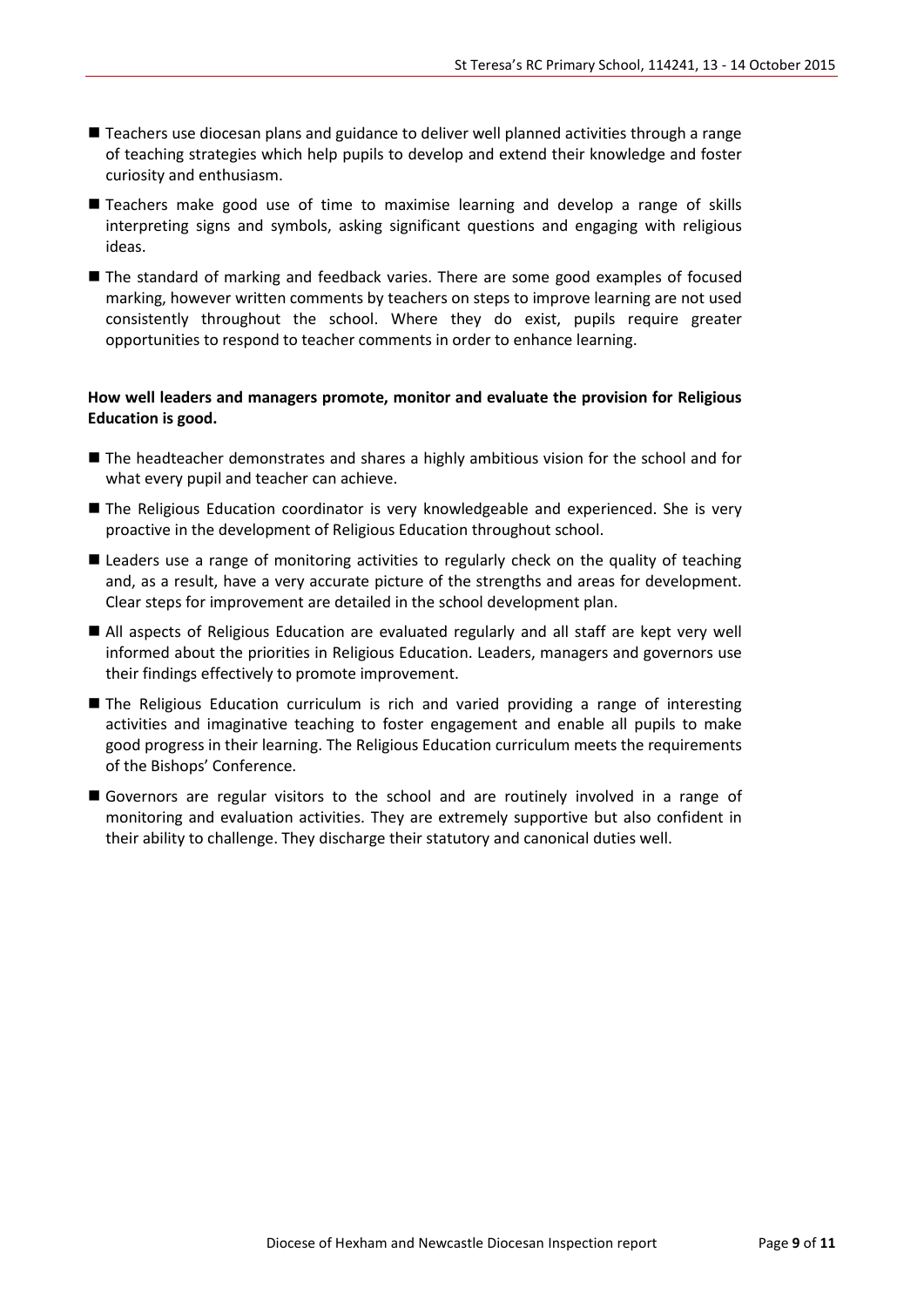# SUMMARY OF INSPECTION JUDGEMENTS

# **HOW EFFECTIVE THE SCHOOL IS IN PROVIDING CATHOLIC EDUCATION: 2**

| <b>CATHOLIC LIFE:</b>                                                                                             |  |
|-------------------------------------------------------------------------------------------------------------------|--|
| The extent to which pupils contribute to and benefit from the Catholic<br>Life of the school.                     |  |
| The quality of provision for the Catholic Life of the school.                                                     |  |
| How well leaders and managers promote, monitor and evaluate the<br>provision for the Catholic Life of the school. |  |

| <b>COLLECTIVE WORSHIP:</b>                                                                           |   |
|------------------------------------------------------------------------------------------------------|---|
| How well pupils respond to and participate in the school's Collective<br>Worship.                    |   |
| The quality of provision for Collective Worship.                                                     |   |
| How well leaders and managers promote, monitor and evaluate the<br>provision for Collective Worship. | 2 |
|                                                                                                      |   |
| <b>RELIGIOUS EDUCATION:</b>                                                                          |   |

How well pupils achieve and enjoy their learning in Religious Education.

The quality of teaching and assessment in Religious Education.  $\vert$  2

How well leaders and managers monitor and evaluate the provision for Religious Education.

1